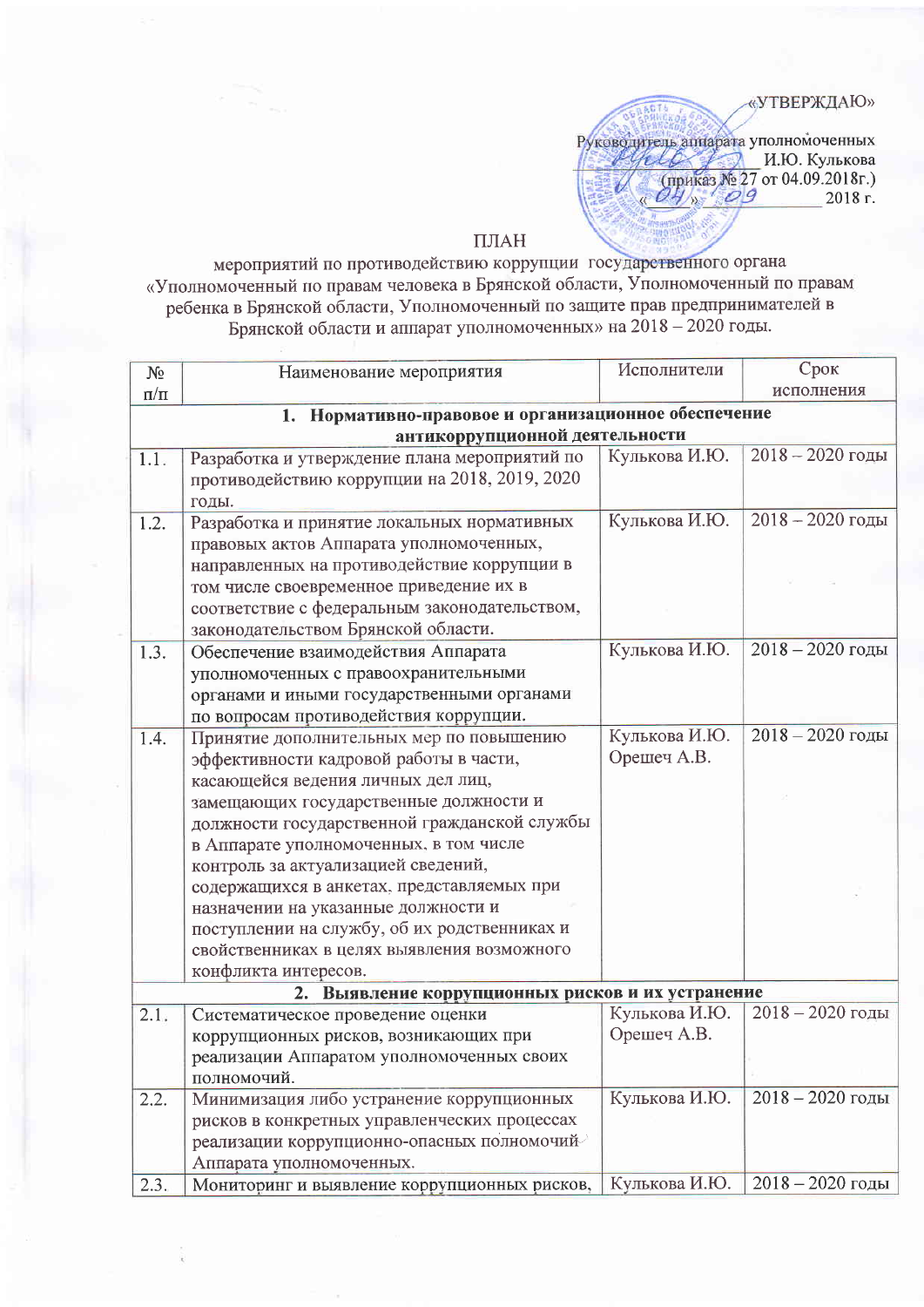|                                                                          | в том числе причин и условий их проявления.                                  |               |                    |
|--------------------------------------------------------------------------|------------------------------------------------------------------------------|---------------|--------------------|
|                                                                          | 3. Мониторинг соблюдения ограничений и запретов, требований о предотвращении |               |                    |
| или урегулировании конфликта интересов, а также исполнения обязанностей, |                                                                              |               |                    |
|                                                                          | установленных в целях противодействия коррупции                              |               |                    |
| 3.1.                                                                     | Обеспечение соблюдения лицами, замещающими                                   | Кулькова И.Ю. | $2018 - 2020$ годы |
|                                                                          | государственные должности и должности                                        | Орешеч А.В.   |                    |
|                                                                          | государственной гражданской службы в                                         |               |                    |
|                                                                          | Аппарате уполномоченных, ограничений и                                       |               |                    |
|                                                                          | запретов, требований о предотвращении или                                    |               |                    |
|                                                                          | урегулировании конфликта интересов,                                          |               |                    |
|                                                                          | исполнение обязанностей, установленных                                       |               |                    |
|                                                                          | Федеральным законом от 25.12.2008 №273-ФЗ «О                                 |               |                    |
|                                                                          | противодействии коррупции», в том числе                                      |               |                    |
|                                                                          | касающихся уведомлений представителя                                         |               |                    |
|                                                                          | нанимателя:                                                                  |               |                    |
|                                                                          | о возникновении личной заинтересованности<br>⋗                               |               |                    |
|                                                                          | при исполнении должностных обязанностей,                                     |               |                    |
|                                                                          | которая приводит или может привести к                                        |               |                    |
|                                                                          | конфликту интересов;                                                         |               |                    |
|                                                                          | о получении подарков;<br>➤                                                   |               |                    |
|                                                                          | • об обращениях в целях склонения к                                          |               |                    |
|                                                                          | совершению коррупционных правонарушений.                                     |               |                    |
| 3.2.                                                                     | Принятие дополнительных мер по повышению                                     | Кулькова И.Ю. | $2018 - 2020$ годы |
|                                                                          | эффективности контроля за соблюдением лицами,                                |               |                    |
|                                                                          | замещающими государственные должности и                                      |               |                    |
|                                                                          | должности государственной гражданской службы                                 |               |                    |
|                                                                          | в Аппарате уполномоченных, требований                                        |               |                    |
|                                                                          | законодательства Российской Федерации о                                      |               |                    |
|                                                                          | противодействии коррупции, касающихся                                        |               |                    |
|                                                                          | предотвращения и урегулирования конфликта                                    |               |                    |
|                                                                          | интересов, в том числе привлечение таких лиц к                               |               |                    |
|                                                                          | ответственности в случае их несоблюдения.                                    |               |                    |
| 3.3.                                                                     | Проведение анализа исполнения лицами,                                        | Кулькова И.Ю. | $2018 - 2020$ годы |
|                                                                          | замещающими государственные должности и                                      | Орешеч А.В.   |                    |
|                                                                          | должности государственной гражданской службы                                 |               |                    |
|                                                                          | в Аппарате уполномоченных, запрета на участие                                |               |                    |
|                                                                          | в управлении некоммерческими организациями.                                  |               |                    |
| 3.4.                                                                     | Проведение анализа соблюдения гражданами,                                    | Кулькова И.Ю. | $2018 - 2020$ годы |
|                                                                          | замещавшими должности государственной                                        | Орешеч А.В.   |                    |
|                                                                          | гражданской службы в Аппарате                                                |               |                    |
|                                                                          | уполномоченных, ограничений при заключении                                   |               |                    |
|                                                                          | ими после увольнения с государственной                                       |               |                    |
|                                                                          | гражданской службы Брянской области трудового                                |               |                    |
|                                                                          | договора и (или) гражданско-правового договора                               |               |                    |
|                                                                          | в случаях, предусмотренных федеральными                                      |               |                    |
|                                                                          | законами                                                                     |               |                    |
| 3.5.                                                                     | Организация приема сведений о доходах,                                       | Кулькова И.Ю. | $2018 - 2020$ годы |
|                                                                          | расходах, об имуществе и обязательствах                                      |               |                    |
|                                                                          | имущественного характера, представляемых                                     |               |                    |
|                                                                          | лицами, замещающими государственные                                          |               |                    |
|                                                                          | должности и должности государственной                                        |               |                    |
|                                                                          | гражданской службы в Аппарате                                                |               |                    |

 $\overline{\phantom{a}}$ 

 $\hat{c}$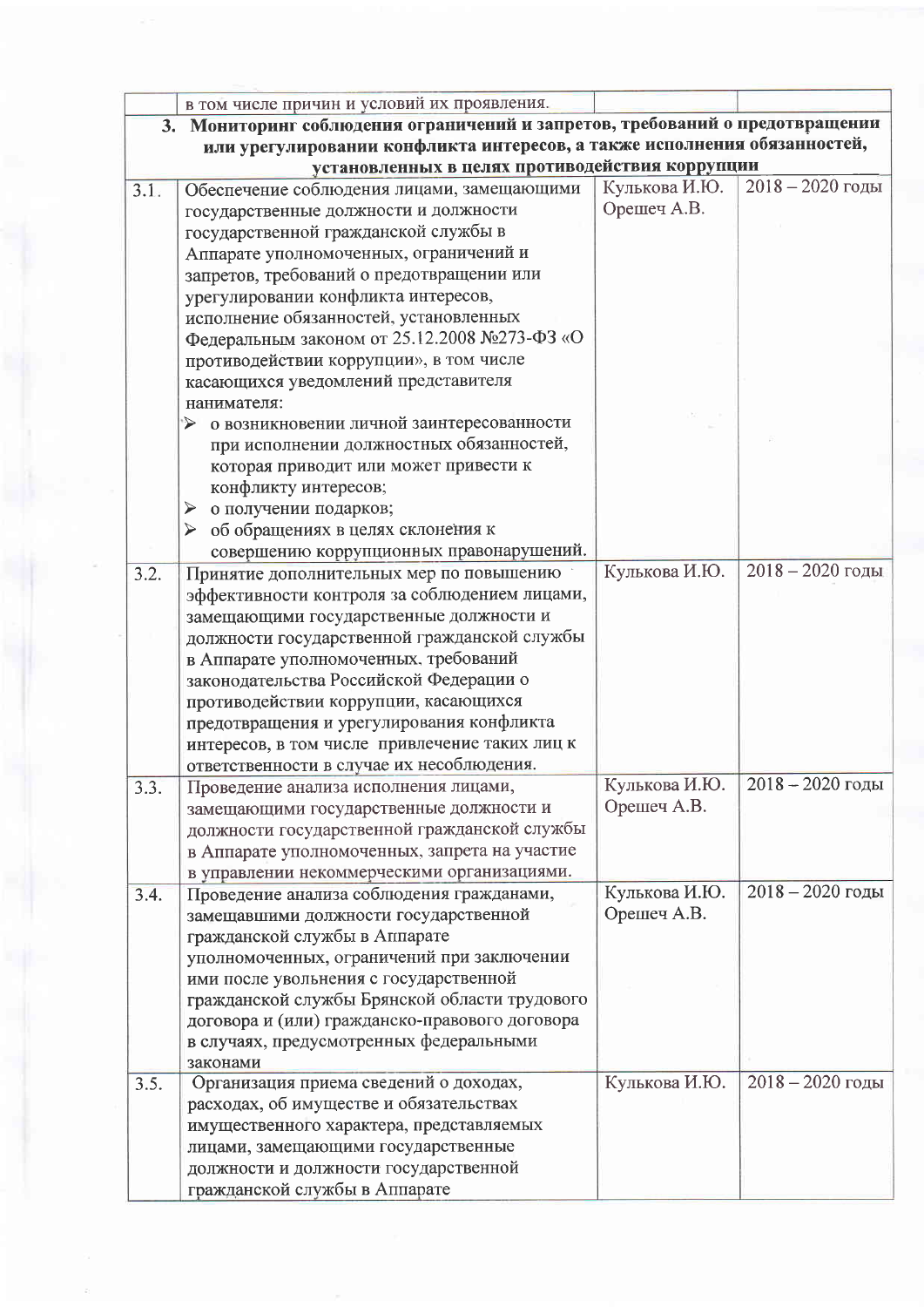|      | уполномоченных, в соответствии с федеральными<br>законами от 25.12.2008 №273-ФЗ «О |               |                |
|------|------------------------------------------------------------------------------------|---------------|----------------|
|      | противодействии коррупции», от 27.07.2004 №79-                                     |               |                |
|      | ФЗ «О государственной гражданской службе                                           |               |                |
|      | Российской Федерации». Обеспечение контроля                                        |               |                |
|      | за своевременностью представления указанных                                        |               |                |
|      |                                                                                    |               |                |
|      | сведений                                                                           | Кулькова И.Ю. | 2018-2020 годы |
| 3.6. | Проведение анализа и проверок (в рамках                                            |               |                |
|      | полномочий):                                                                       |               |                |
|      | достоверности и полноты сведений о доходах,<br>➤                                   |               |                |
|      | расходах, об имуществе и обязательствах                                            |               |                |
|      | имущественного характера, представленных                                           |               |                |
|      | гражданами, претендующими на замещение                                             |               |                |
|      | государственных должностей и должностей                                            |               |                |
|      | государственной гражданской службы в                                               |               |                |
|      | Аппарате уполномоченных;                                                           |               |                |
|      | достоверности и полноты сведений о доходах,<br>➤                                   |               |                |
|      | расходах, об имуществе и обязательствах                                            |               |                |
|      | имущественного характера, представленных                                           |               |                |
|      | лицами, замещающими государственные                                                |               |                |
|      | должности и должности государственной                                              |               |                |
|      | гражданской службы в Аппарате                                                      |               |                |
|      | уполномоченных;                                                                    |               |                |
|      | > соблюдение лицами, замещающими                                                   |               |                |
|      | государственные должности и должности                                              |               |                |
|      | государственной гражданской службы в                                               |               |                |
|      | Аппарате уполномоченных ограничений и                                              |               |                |
|      | запретов, требований о предотвращении или                                          |               |                |
|      | урегулировании конфликта интересов,                                                |               |                |
|      | исполнения ими обязанностей, установленных                                         |               |                |
|      | Федеральным законом 25.12.2008 №273-ФЗ «О                                          |               |                |
|      | противодействии коррупции», другими                                                |               |                |
|      | федеральными законами, нормативными                                                |               |                |
|      | правовыми актами Российской Федерации и                                            |               |                |
|      | Брянской области.                                                                  |               |                |
| 3.7. | Осуществление контроля за расходами лиц,                                           | Кулькова И.Ю. | 2018-2020 годы |
|      | замещающих государственные должности и                                             |               |                |
|      | должности государственной гражданской службы                                       |               |                |
|      | в Аппарате уполномоченных, а также за                                              |               |                |
|      | расходами их супруг (супругов) и                                                   |               |                |
|      | несовершеннолетних детей в порядке,                                                |               |                |
|      | установленном Федеральным законом от                                               |               |                |
|      | 03.12.2012 №230-ФЗ «О контроле за                                                  |               |                |
|      | соответствием расходов лиц, замещающих                                             |               |                |
|      | государственные должности, и иных лиц их                                           |               |                |
|      | доходам»                                                                           |               | 2018-2020 годы |
| 3.8. | Обеспечение применения предусмотренных                                             | Кулькова И.Ю. |                |
|      | законодательством мер юридической                                                  |               |                |
|      | ответственности в каждом случае несоблюдения                                       |               |                |
|      | ограничений и запретов, требований о                                               |               |                |
|      | предотвращении или урегулировании конфликта                                        |               |                |
|      | интересов, неисполнения обязанностей,                                              |               |                |

í.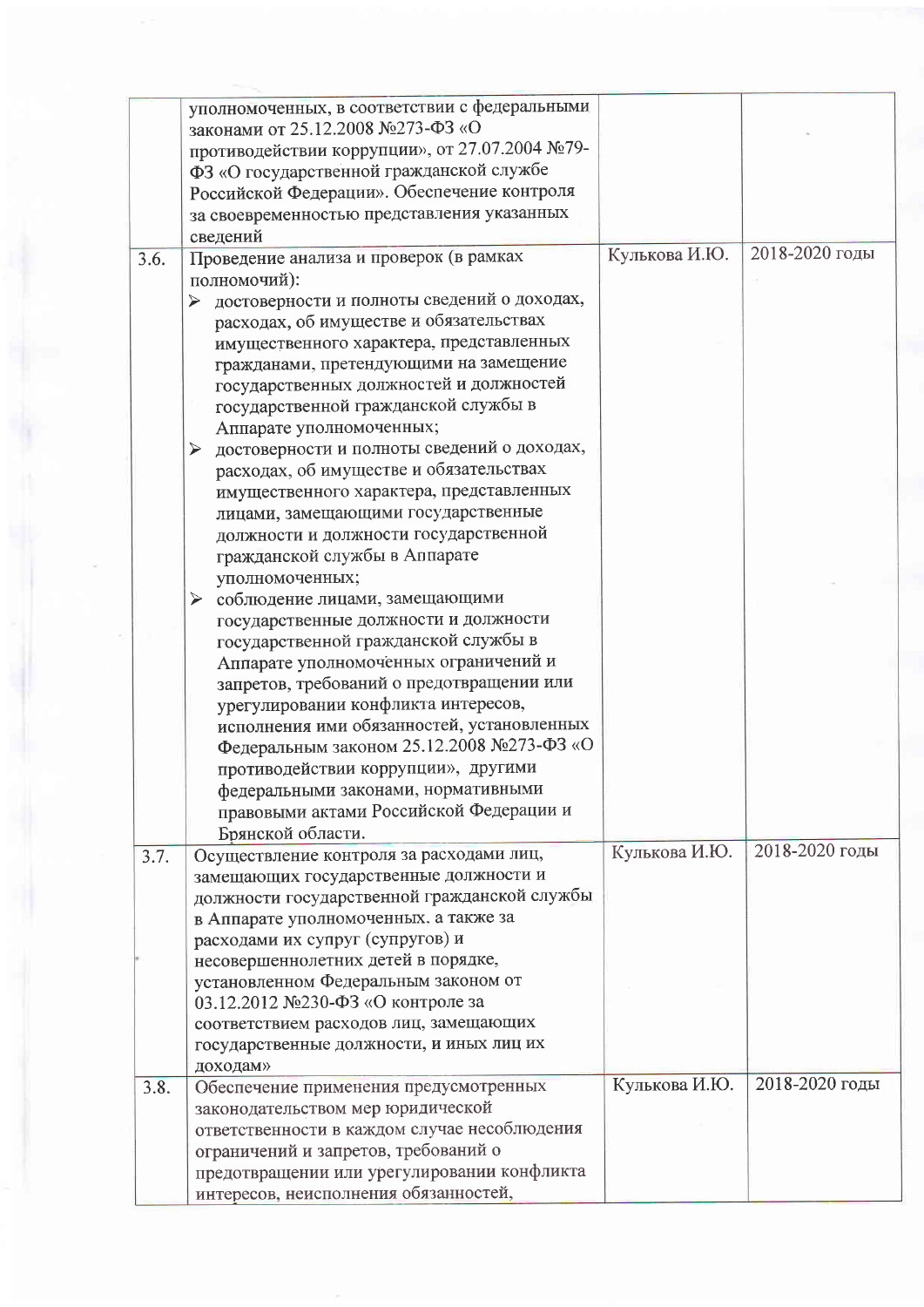|      | установленных в целях противодействия                                   |                |                |
|------|-------------------------------------------------------------------------|----------------|----------------|
|      | коррупции                                                               | Орешеч А.В.    |                |
| 3.9. | Размещение сведений о доходах, расходах, об                             | Кульман Ю.В.   |                |
|      | имуществе и обязательствах имущественного                               | Ерина Е.А.     |                |
|      | характера на официальных сайтах                                         |                |                |
|      | уполномоченных в информационно-                                         |                |                |
|      | телекоммуникационной сети «Интернет»                                    | Кулькова И.Ю.  | 2018-2020 годы |
| 3.10 | Обеспечение с 1 января 2019 года использования                          |                |                |
|      | специального программного обеспечения                                   |                |                |
|      | «Справки БК» всеми лицами, претендующими на                             |                |                |
|      | замещение должностей или замещающими                                    |                |                |
|      | должности государственной гражданской                                   |                |                |
|      | службы, осуществление полномочий по которым                             |                |                |
|      | влечет за собой обязанность представлять                                |                |                |
|      | сведения о своих доходах, расходах, об                                  |                |                |
|      | имуществе и обязательствах имущественного                               |                |                |
|      | характера, о доходах, расходах, об имуществе и                          |                |                |
|      | обязательствах имущественного характера своих                           |                |                |
|      | супругов и несовершеннолетних детей, при                                |                |                |
|      | заполнении справок о доходах, расходах, об                              |                |                |
|      | имуществе и обязательствах имущественного                               |                |                |
|      | характера                                                               |                |                |
|      | 4. Методическая помощь в реализации антикоррупционного законодательства |                |                |
| 4.1. | Проведение разъяснительной работы по                                    | Кулькова И.Ю., | 2018-2020 годы |
|      | доведению до лиц, претендующих на замещение                             | Орешеч А.В.    |                |
|      | государственных должностей и должностей                                 |                |                |
|      | государственной гражданской службы в                                    |                |                |
|      | Аппарате уполномоченных положений,                                      |                |                |
|      | нормативных правовых актов в сфере                                      |                |                |
|      | противодействия коррупции                                               |                |                |
| 4.2. | Оказание консультативной, информационной и                              | Кулькова И.Ю.  | 2018-2020годы  |
|      | иной помощи лицам, замещающим                                           |                |                |
|      | государственные должности и должности                                   |                |                |
|      | государственной гражданской службы в аппарате                           |                |                |
|      | уполномоченных Брянской области, по вопросам                            |                |                |
|      | исполнения законодательства о противодействии                           |                |                |
|      | коррупции (проведение семинаров-совещаний по                            |                |                |
|      | вопросам формирования отрицательного                                    |                |                |
|      | отношения к коррупции, соблюдение требований                            |                |                |
|      | и положений антикоррупционного                                          |                |                |
|      | законодательства Российской Федерации,                                  |                |                |
|      | ответственности за нарушение указанных                                  |                |                |
|      | требований, в том числе об установлении                                 |                |                |
|      | наказания за получение и дачу взятки,                                   |                |                |
|      | посредничество во взяточничестве в виде                                 |                |                |
|      | штрафов, кратных сумме взятки, об увольнении с                          |                |                |
|      | утратой доверия, а также по вопросам изменений                          |                |                |
|      |                                                                         |                |                |
|      | антикоррупционного законодательства)                                    | Кулькова И.Ю.  | 2018-2020годы  |
| 4.3. | Организация повышения квалификации                                      |                |                |
|      | государственных гражданских служащих                                    |                |                |
|      | Аппарата уполномоченных в рамках обучения по                            |                |                |
|      | дополнительным профессиональным                                         |                |                |

ÿ,